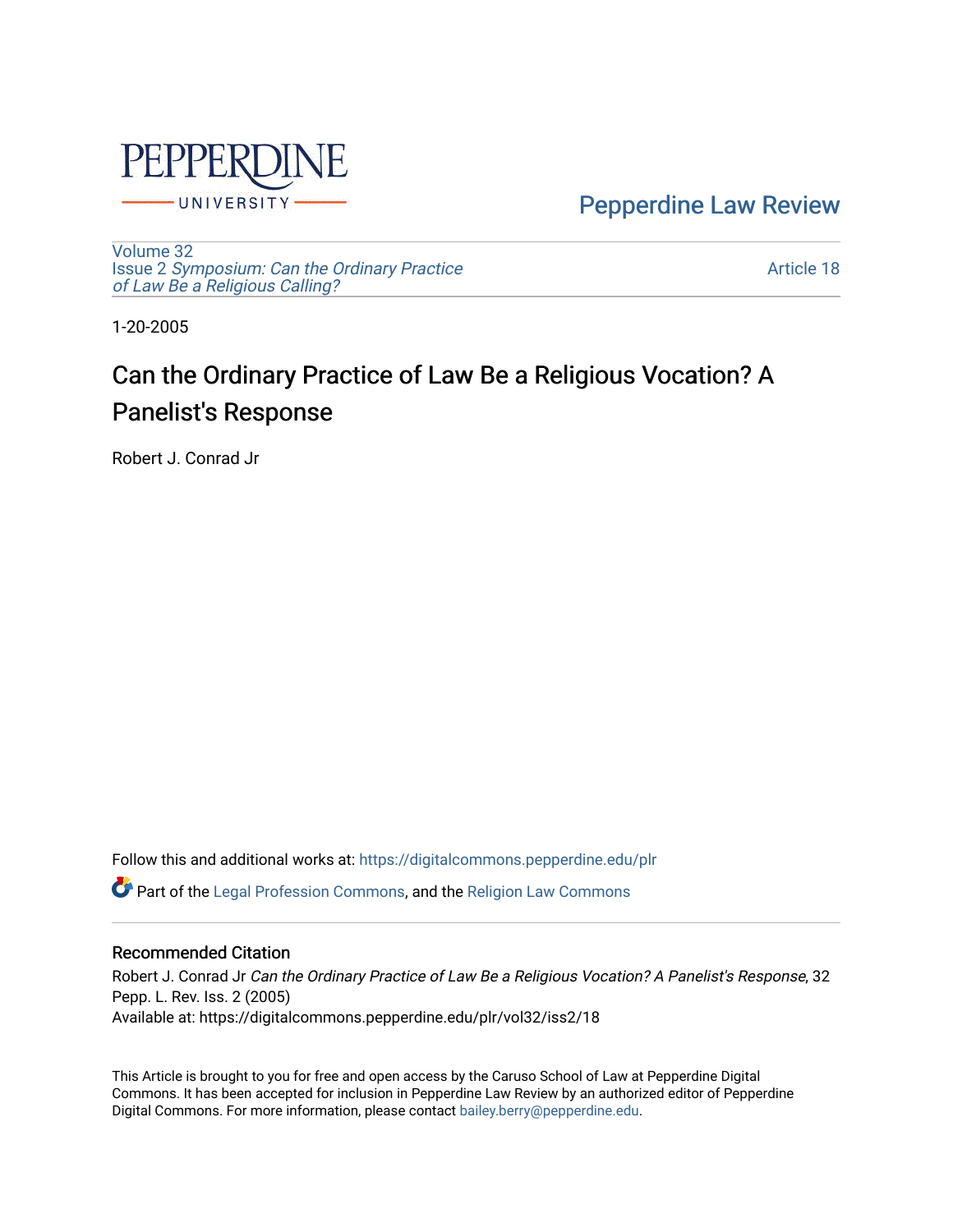# **Can the Ordinary Practice of Law Be a Religious Vocation? A Panelist's Response**

#### Robert J. Conrad, Jr.\*

"Can the ordinary practice of law be a religious calling?" The rhetorical question posited by Professor Robert F. Cochran, Jr. provoked considerable reflection at a recent conference. Surrounded by the natural beauty of the Pacific Coast seen from the cliffs of Malibu upon which Pepperdine University Law School sits, and aided by the stimulating keynote addresses and panel responses, law students and lawyers alike grappled with the implications of a vocational approach to the practice of law. Out of the discussions emerged one overarching theme, the concept of intentionality.

This essay, like Professor Cochran's question, concentrates on the daily approach to the practice/study of law and not the larger juridical or philosophical questions raised by an examination of religion and law. It is pedestrian and personal, prompted in part by an event more than twenty years ago. Then, three University of Virginia law students gathered with others one weekend to hear a speaker discuss the concept of "calling." The passage of time has caused the speaker's identity to fade from memory but his challenge has endured. He said: "There are not many forty-five-year-old then actively pursuing God." At the time, forty-five seemed an eternity away. In February, this forty-five-year-old lawyer attended the Pepperdine Conference with those two former classmates, now partners in law firms on opposite coasts. We were gratified to see in each other's lives an active engagement in that great pursuit. We recognized that God is sought, or

<sup>\*</sup> At the time of Robert J. Conrad, Jr.'s participation in the Pepperdine Law School Conference "Can the Ordinary Practice of Law be a Religious Calling," he was the U.S. Attorney for the Western District of North Carolina, and had been nominated to the federal district court bench by President George W. Bush. Since that time he has become a partner with the law firm of Mayer Brown Rowe and Maw in their Charlotte, North Carolina office.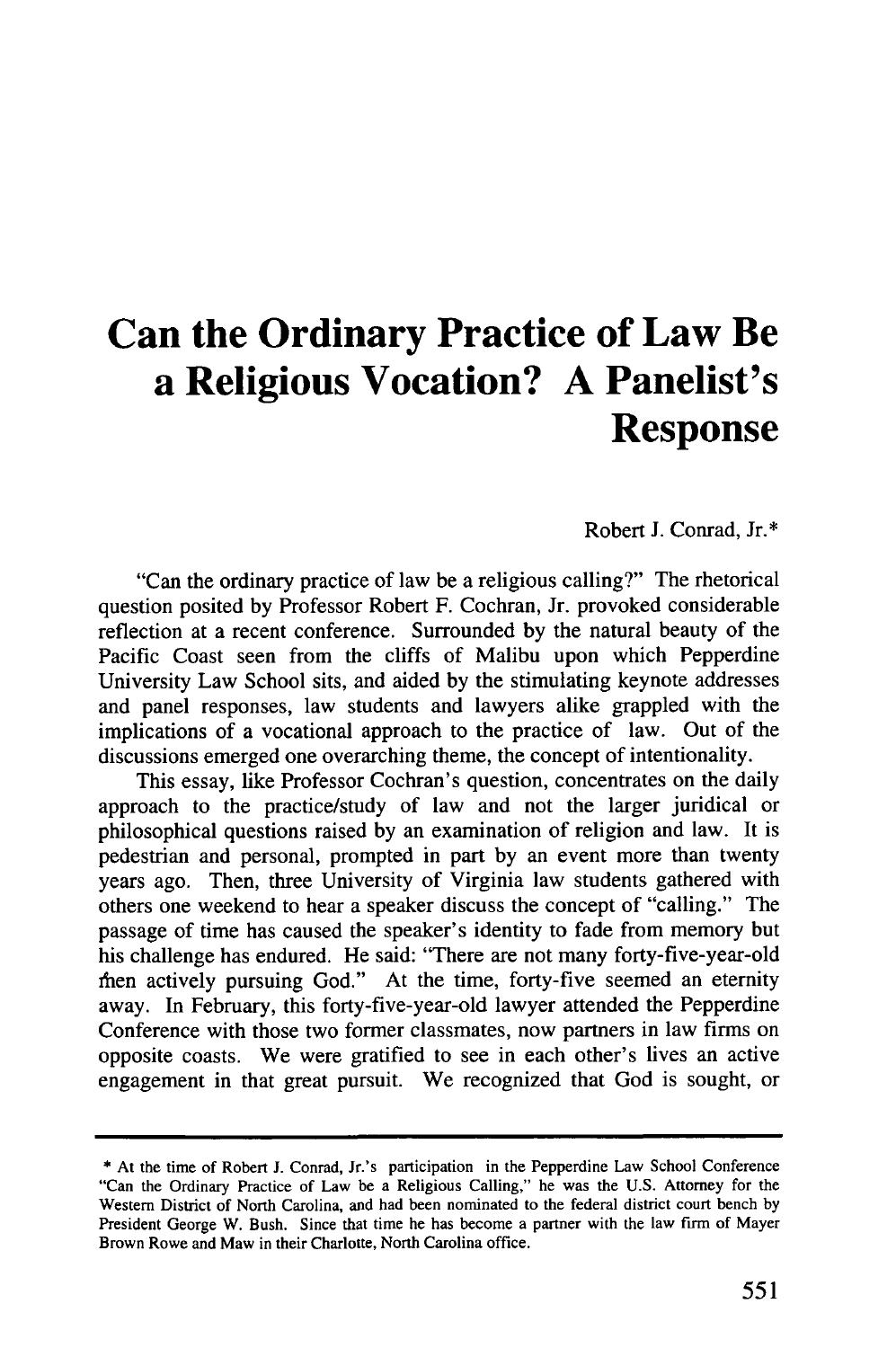forgotten, in the midst of living ordinary lives, and especially in the ordinary activities of daily work.

As a career prosecutor who had been nominated to the federal bench, I looked forward to the Pepperdine Conference and the opportunity to engage in robust discussion with a panel of defense attorneys and prosecutors. In the days leading up to the conference, I received a phone call from a friend, a commercial real estate developer. He was driving through rural western North Carolina when he came across a small Missionary Methodist Church. Driving past the remote church on the way to somewhere else, he suddenly realized that he had to return and photograph its marquis. The message posted there said, "WE ARE CALLED TO BE A WITNESS-NOT A PROSECUTOR NOT A JUDGE." That photograph hangs in my office, a daily reminder of God's marvelous intentionality toward us. It also played a timely role in focusing my contribution to the discussion—the importance of living life intentionally, the life of a witness.

"Intentionality." Renowned philosopher Garth Brooks captured it when he wrote and sang:

There's two dates in time

That they'll carve on your stone And everyone knows what they mean

What's more important

Is the time that is known

In that little dash there in between

That little dash there in between.<sup>1</sup>

There is an earnestness and an urgency to vocational living. In the words of John Henry Cardinal Newman, "time is short and eternity is long."<sup>2</sup> The manner in which we fill in "that little dash there in between" is consequential.3 To live in the moment, treating each day as sacred, is our calling.

The insight that life in the workplace is to be lived vocationally changes everything. The colleague down the hall, the opponent across the aisle, the judge bearing down from the bench all bear the *Imago Deo.* We too, in our conduct, and in the quality of our work, bear witness to the Creator unto Whom all work is done. We are no longer lawyers who happen to be people of faith but rather God's children who happen to be lawyers. Professor

**<sup>1.</sup>** Garth Brooks, *Pushing Up Daisies, on* SCARECROW (Capitol Records 2001).

<sup>2.</sup> **JOHN** HENRY **CARDINAL NEWMAN, AN ESSAY ON** THE **DEVELOPMENT** OF **CHRISTIAN** DOCTRINE 445 (1909), *available at* http://www.newmanreader.org/works/development/ (last visited Nov. **11,** 2004).

<sup>3.</sup> Brooks, *supra* note **1.**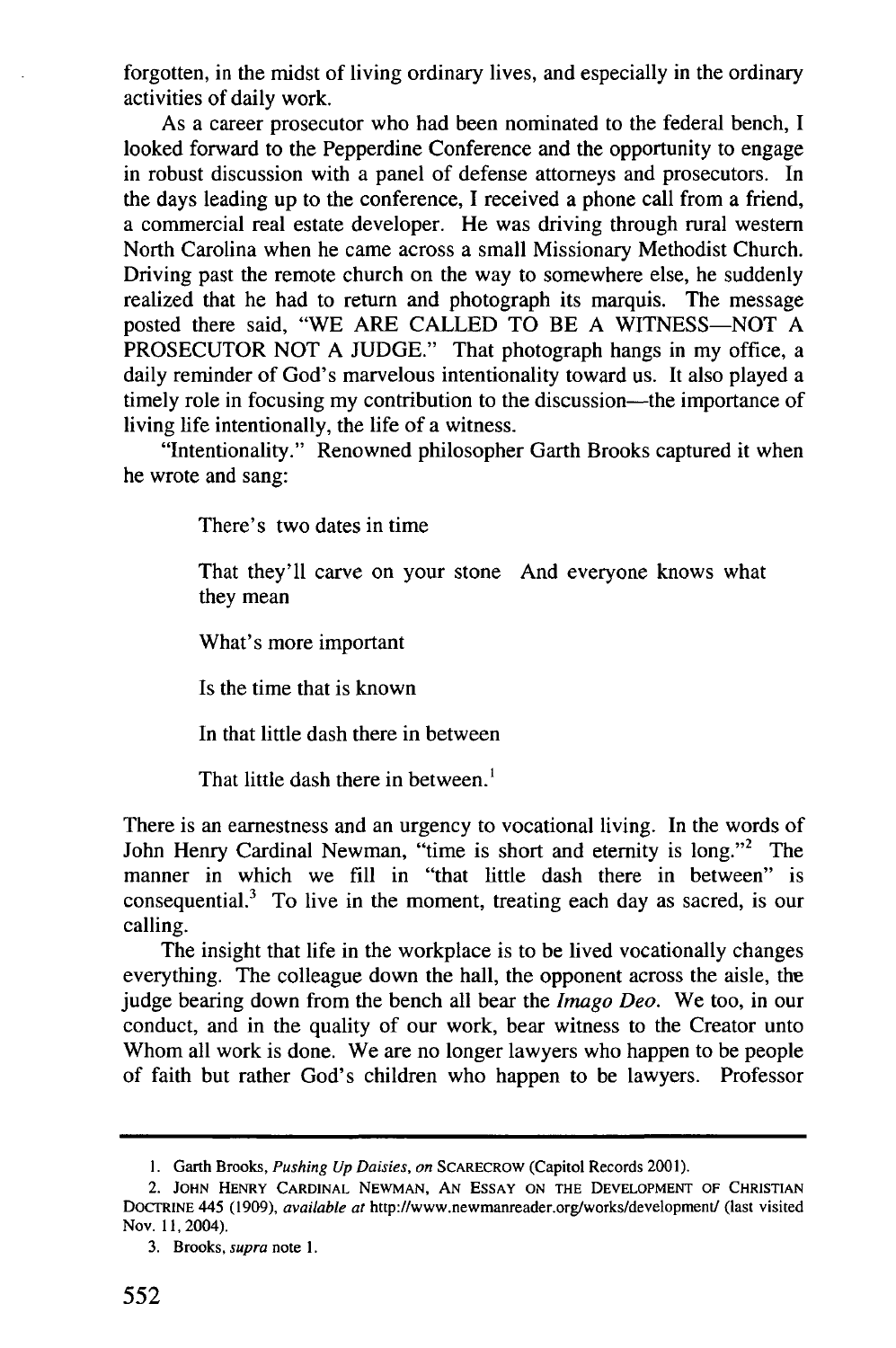Cochran's question is a trick. It is not "can" but "how should" the ordinary practice of law be a religious calling.

Therein lies the theme and the value of the conference. How should we practice law in response to the call of God? What follows is a panelist's response to the loftier, more philosophically and intellectually satisfying remarks of the keynote addresses of other speakers including Professors Hardy, Allegretti, and Gross-Schaeffer. In the light of their insights, these reflections and personal examples of intentional living may challenge others to apply the concept of intentionality to the practice or study of law.

#### *A. Sabbath Approach*

Students and young lawyers are often filled with apprehension. They fear that unless they apply an obsessive, almost frenetic approach to the law, someone else might get ahead. If the midnight oil is not burnt nightly, to the neglect of their own health and the needs of their families, then they will fail in their quest for law review, partnership or some other legal aspiration. This unhealthy, fear-driven approach is often times counterproductive even to the attainment of the career goals they set. Exam responses, filtered through a lack of sleep masquerading as a coffee-induced buzz are dull. Clients need balanced advice. Discretionary prosecutive decisions are rarely made well under the pressure of exhaustion.

But beyond that, there is the spiritual cost of losing your way. John Henry Cardinal Newman spoke insightfully about the risk of spiritual drift:

Lead Kindly Light, amid the encircling gloom

Lead Thou me on!

The night is dark and I am far from home  $-$ 

Lead Thou me on!

Keep Thou my feet; I do not ask to see

The distant scene – one step enough for me.<sup>4</sup>

Newman knew the seductiveness inherent in going your own way. He warned of the dangers that accompany the path of self-reliance-pride isolation, and ultimately a lost soul.<sup>5</sup> Reliance on one's finite efforts to

<sup>4.</sup> **JOHN** HENRY CARDINAL NEWMAN, PRAYERS, VERSES **AND DEVOTIONS** 572 (Ignatius Press, **1989).**

<sup>5.</sup> See id.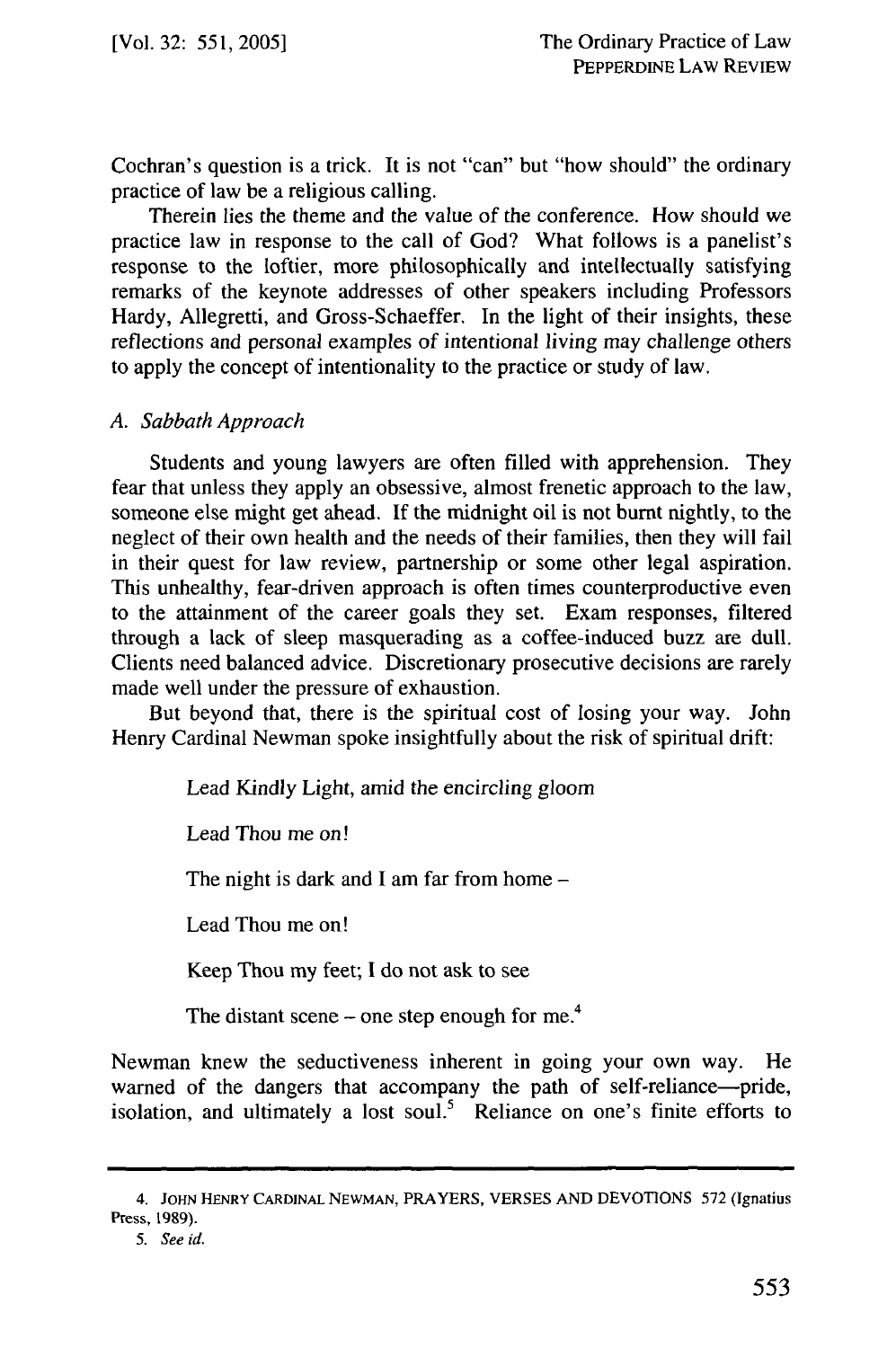succeed distracts from purposeful living. Forgotten is the understanding that:

[u]nless the Lord builds the house, its builders labor in vain;

[u]nless the Lord watches over the city, the watchmen stand guard in vain;

[i]n vain you rise early, and stay up late.  $6$ 

Intentionality requires a right comprehension of who the Architect is and what He requires of us. Implicit in this biblical career advise is that with reliance on God, the labor is not in vain, the vigil worthwhile, and the disciplined study fruitful. Perhaps an approach that factors in the Sabbath rest and the resultant honor accorded the Creator would sharpen the skills, lend itself to a sense of priority and rightly order us in our relationship with God and others.

A second example of vocational student living comes again out of my law school days. In the early 1980s, a Christian intellectual, Francis Schaeffer, spoke in Charlottesville, Virginia. Schaeffer described abortion as the number one moral issue confronting society. Several law students responded to that presentation by forming a pregnancy center, the purpose of which was to minister to the needs of pregnant women. The theory was that actions spoke louder than words. The pregnancy center still exists today. Could the law students involved have used their time more profitably shepardizing one more case, proofreading a moot court brief once again? Perhaps. But perhaps being open to an alternative use of skill and energy was what was required and what was most beneficial for them and those around them.

# *B. Pursuit of Approval*

During and shortly after law school, I worked for a law firm comprised of impressive lawyers. Skilled, hard-working, and dedicated to their clients and to each other, they were in many respects great role models. There came a time, however, when working for that firm, I had my first trial. Due mostly to my inexperience but also to the demands of a jury trial, I expended an enormous amount of time preparing for and trying that case. At the end of the month my billable hour total was staggering. To this day, I remember the partner coming around and giving me a slap on the back and conveying the message "Attaboy." My immediate response was to get fired up about topping that billable hour total the next month. Then it hit me. My chief motivation had become a desire to please others. The approach was not to do what was needed but what would impress. I was going to show that partner I could bill an inordinate amount of hours the next month. The

*<sup>6.</sup> Psalm* 127:1-2 (New International Version).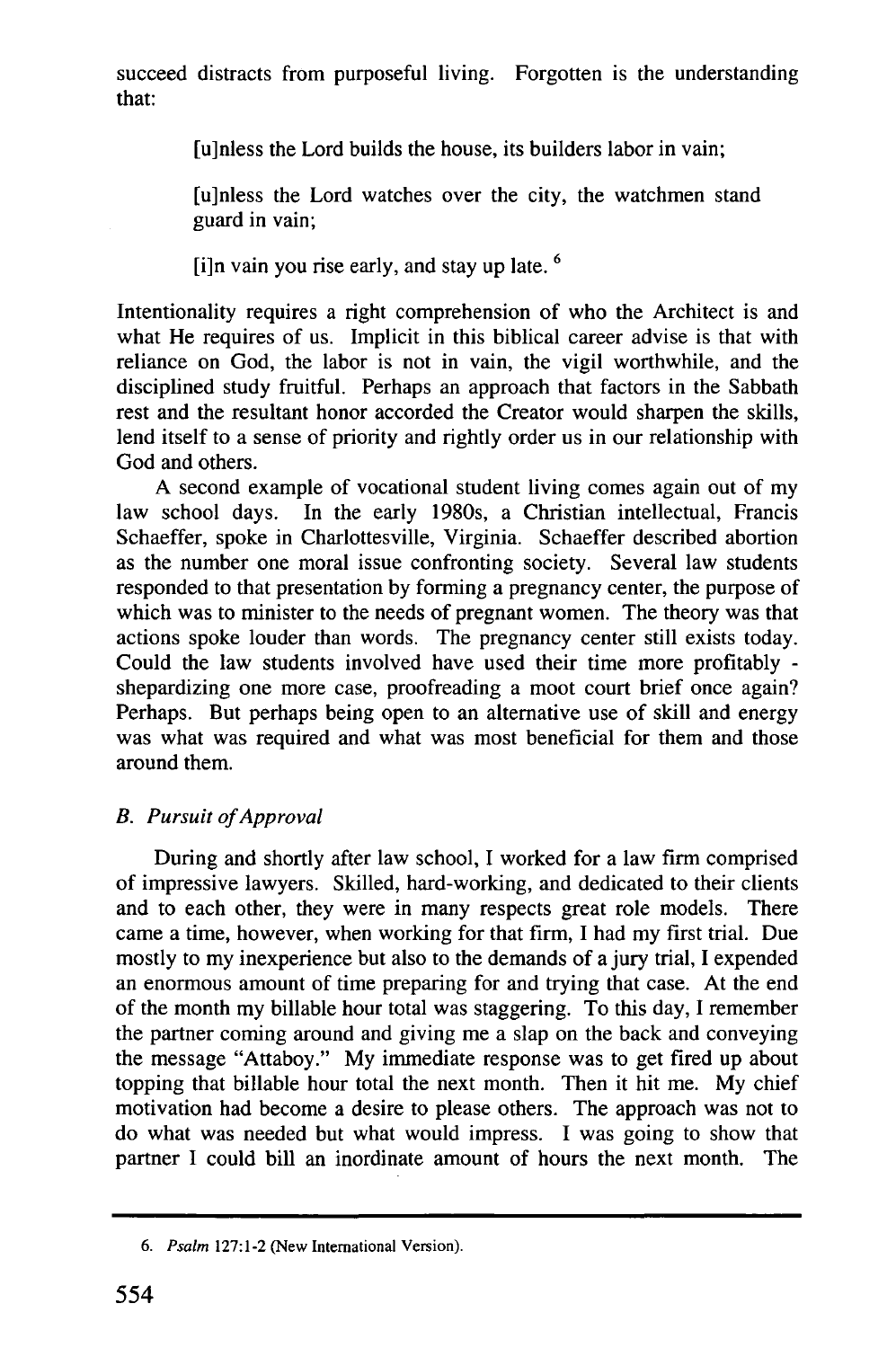people I was hoping to please were not my God and my family, but the partners. Vigilant commitment to intentional living was necessary to combat the subtle drift from the pursuit of excellence to the pursuit of approbation.

## *C. Fighting Compartmentalization*

One of the ways to practice "intentionality" is to attempt to live so that your children would never be embarrassed if they were with you. This has become especially helpful as some of my children have become adults. I ask myself the question: "Would my son be proud of me at this moment?" I should be so filled with the presence of and love for God that it is sufficient to goad me to do good works. Sometimes, though, I need more tangible encouragement - like the actuality or image of a child observing me.

I have intentionally attempted to integrate my work life and family life to avoid the compartmentalization and schizophrenia that otherwise comes with fragmenting work and family life. I've done this in part by bringing my children into the workplace. This has sometimes led to unusual results. Once, my oldest daughter, then in high school, attended an intense murder trial. Wrapped up in the heat of battle, I forgot she was there. But at the end of the day I had the opportunity to walk out of the courtroom with her and to ask her what she thought of the trial. Her response was unexpected: "Dad, I can't believe that woman [the defense attorney] wore black shoes with a blue dress!" So much for the benefits of integration of your children into your work day. Yet one suspects, beneath the veneer of fashion compliance, that she got it—watching a parent engage in meaningful work to the glory of God.

## *D. The Unintended Consequences of Living Intentionally*

All of us have heard, and many have experienced, the adage that God works in mysterious ways. A non-legal example of God's surprising intervention in the daily lives of people can be found in the life of a singer of contemporary Christian songs, Bart Millard. When Bart was nineteen years old, his father was diagnosed with cancer.<sup>7</sup> Eventually, he died.<sup>8</sup> As Bart grappled with his father's death the clichés came pouring in: "He's in a better place;" "If he had a chance to come back, he wouldn't."<sup>9</sup> These wellintended sayings really didn't console the hurting nineteen year old.<sup>10</sup> But

<sup>7.</sup> Wendy Lee Nentwig, *Song Story: Bart Millard's "I Can Only Imagine," at* http://songs4 worship.com/article.asp?ai=25&bhcd2=1 100003317 (last visited Nov. 11, 2004).

<sup>8.</sup> *Id.*

*<sup>9.</sup> Id.*

**<sup>10.</sup>** *Id.*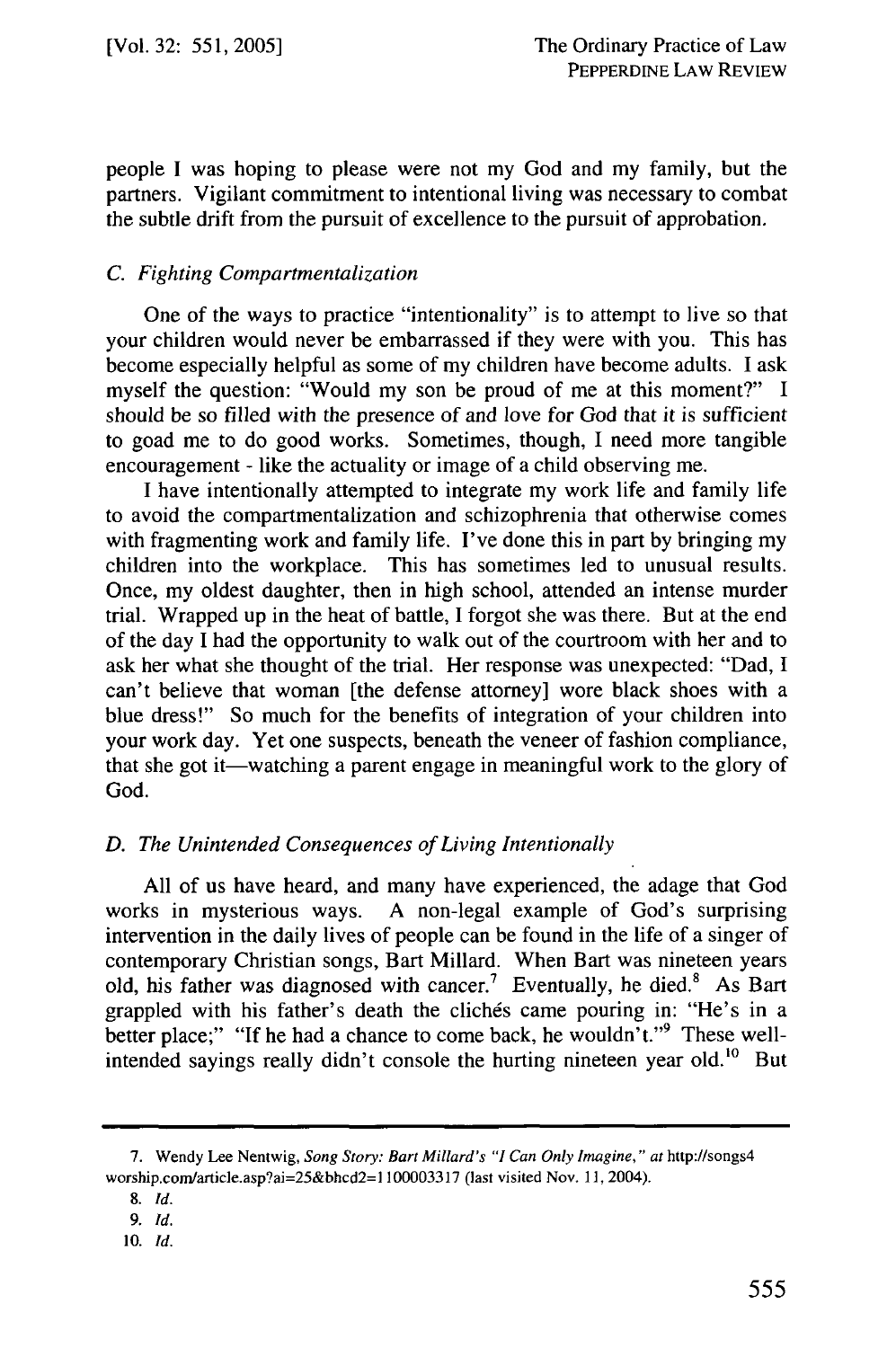through Bart's struggle with grief, he found peace and hope and words to express his feelings.

Years later, his faithful expression was an unanticipated witness of God's presence. I'm driving with yet another one of my teenage daughters. She and I are trying to connect and unfortunately there are many barriers: language, culture, and generational issues to name a few. When I mention in jest that I needed to lose a few pounds, she assures me, "Don't worry Dad, everyone your age looks like that!" In any event, as we drive to the beach, we are of course listening to HER favorite music station. Unexpectedly, from the radio, we hear these words:

I can only imagine

Surrounded by Your glory, what will my heart feel

Will I dance for you Jesus, or in awe of You be still

Will I stand in Your presence, or to my knees will I fall

Will I sing "Hallelujah?" Will I be able to speak at all

I can only imagine<sup>1</sup>

Bart Millard does not know that the words he wrote as a teenager coping with loss would be used by God to help a father communicate his faith to his teenage daughter. We are called to be witnesses.

In similar fashion, lawyers serving God as excellently as they can in their daily law practice are communicating a reality beyond their actions: to the fellow lawyer, the secretary treated with respect, the client that receives an "unpadded" bill, the defendant who is treated respectfully, and the victim's family who knows they are not just a statistic in a prosecutor's office, being a lawyer takes on a whole new meaning. And a whole new worth.

 $\ddot{\phantom{0}}$ 

## *E. For Wales?*

The life of Thomas More is a veritable treasure trove of lessons in intentional living. Described as a "man for all seasons,"<sup>12</sup> More was a renowned Sixteenth Century English lawyer, the son of a prominent jurist.<sup>13</sup> He was a literary and theological scholar and a father of four children.<sup>14</sup> It was said that his home-schooled daughter was the best educated woman of

<sup>11.</sup> Mercy Me, *I can only Imagine, on* **ALMOST** THERE (Simpleville Music 1999).

<sup>12.</sup> ROBERT BOLT, **A MAN** FOR **ALL** SEASONS (Random House 1962) (using the quoted description as the title of the work).

<sup>13.</sup> St. Thomas More Soc. of S. Fla., *About St. Thomas More,* (2004) *at* http://www.redmass.com (last visited Nov. 11, 2004) [hereinafter *About St. Thomas More].*

<sup>14.</sup> *Id.*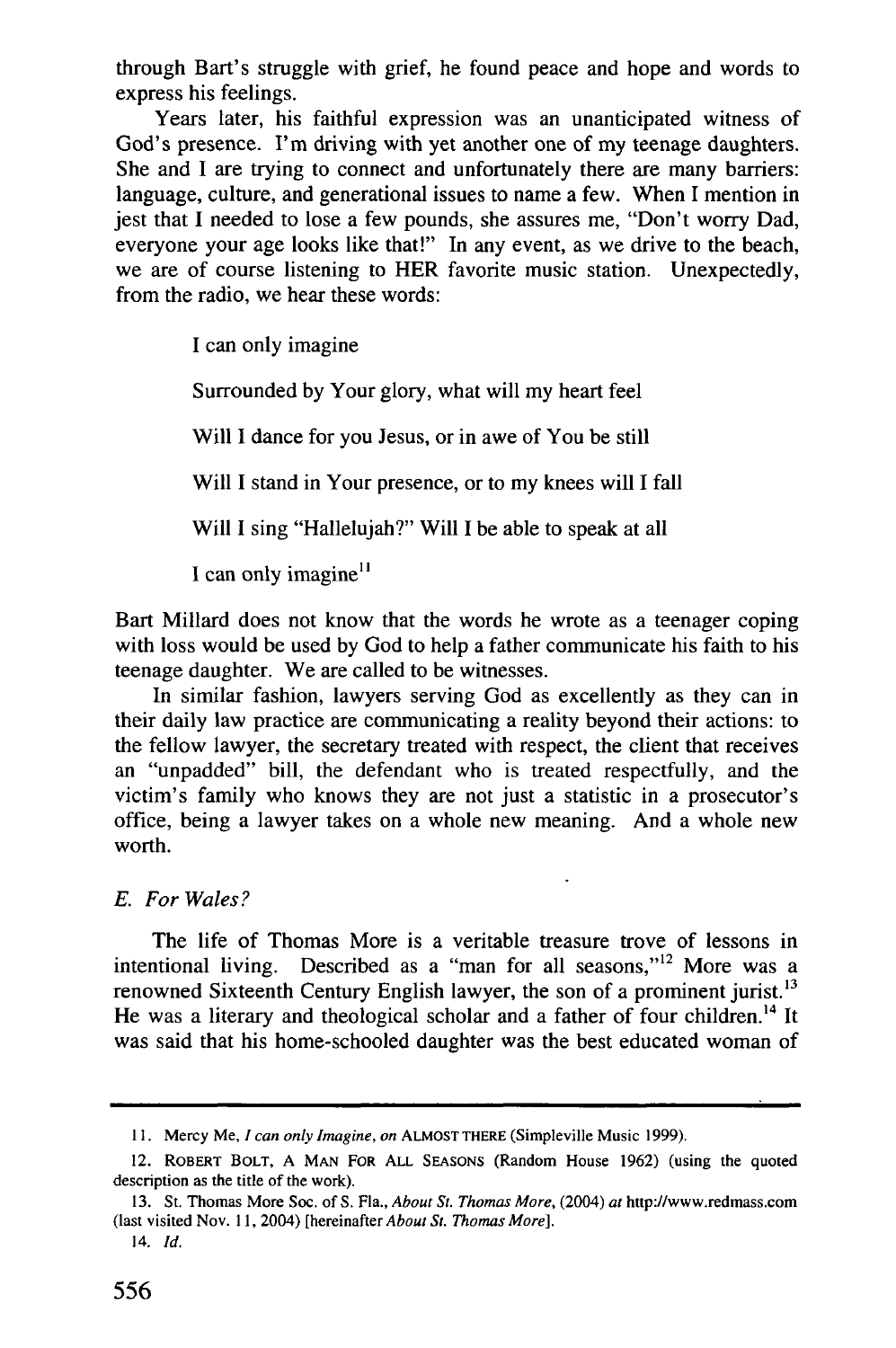her day.<sup>15</sup> After a political career in the House of Commons, More "became the Chancellor of England and the trusted advisor of Henry VIII."<sup>16</sup> Expressing the prescience for which he was known, he playfully rejected his son-in-law's admiration for his friendship with the king saying: "I have no cause to be proud thereof, for if my head could win him a castle in France... it should not fail to go."<sup>17</sup> Sure enough, More was imprisoned and ultimately executed for refusing to sign the oath of loyalty to King Henry VIII as head of the Church of England.<sup>18</sup>

Even before his noble death, Chancellor More modeled intentional living. Once he encountered Richard Rich, an ambitious self-seeking young lawyer.<sup>19</sup> More tried to persuade Rich to pursue meaningful employment not status:

More: Why not be a teacher? You'd be a fine teacher. Perhaps even a great one.

Rich: And if I was, who would know it?

More: You, your pupils, your friends, God. Not a bad public.<sup>20</sup>

Later, Rich slandered More before the Crown leading inexorably to More's death—and not accidentally Rich's promotion.<sup>21</sup> Passing Rich, More observes the newly acquired chain of office around Rich's neck—his reward for false testimony:

More: That's a chain of office you are wearing. May **I** see it. The red dragon. What's this?

Cromwell: Sir Richard is appointed Attorney-General for Wales:

More (Looking into Rich's face with pain and amusement):

<sup>15.</sup> John J. Reilly, *Review of THE LIFE OF ST. THOMAS MORE, by PETER ACKROYD* **(1999),** *at* http://pages.prodigy.net/aesir/tomo.htm (last visited Nov. 11, 2004).

<sup>16.</sup> *About St. Thomas More, supra* note 13.

**<sup>17.</sup>** WILLIAM ROPER, *WlTH* THE *LIFE* OF MORE, *available at* http://www.underthesun.cc/ Roper/WithTheLifeOfMore (last visited Nov. 11, 2004).

*<sup>18.</sup> About St. Thomas More, supra* note 13.

<sup>19.</sup> *See* BOLT, *supra* note 12, at 4-9.

<sup>20.</sup> *Id.* at 8-9.

<sup>21.</sup> *See id. at* 156, 158.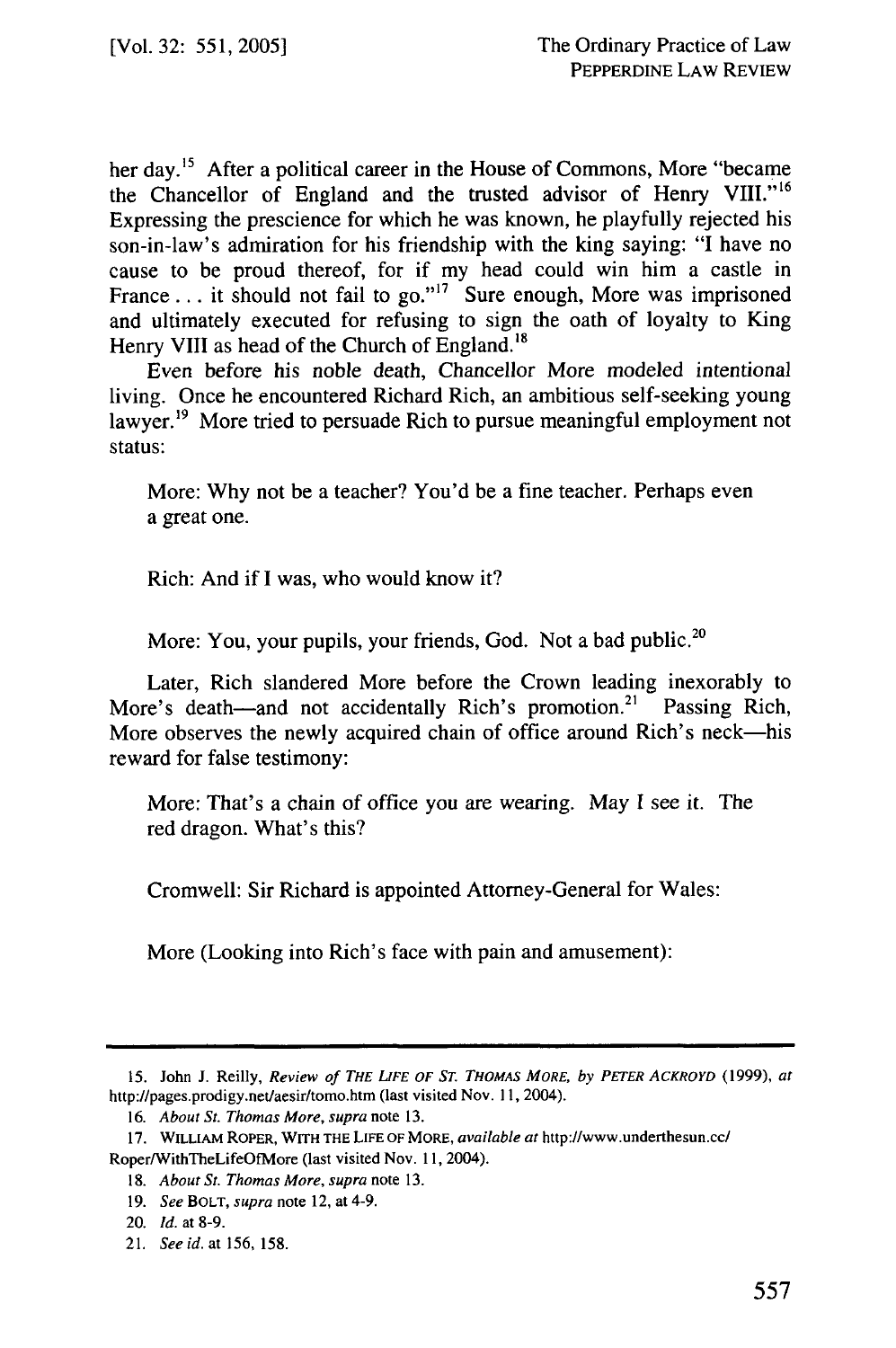For Wales? Why, Richard, it profits a man nothing to give his soul for the whole world... But for Wales!<sup>22</sup>

More is betrayed by a friend, and worse by a friend's slander. The excruciating pain of a friend's slander, especially when it is the calumny of a fellow believer, is exceeded by that of a lost friendship. Yet More thinks beyond himself to pray for the friend turned enemy. And pray he does, while awaiting execution in the Tower of London.<sup>23</sup> Writing with coal after the prison guards have removed his writing utensils, More puts down these words:

[O]f worldly substance, friends, liberty, life and all,

to set the loss as nothing

for the winning of Christ;

To think my greatest enemies, my best friends,

for the brethren of Joseph could never have done him

so much good with their love and favor

as they did **...** with their malice and hatred.24

More's friend-turned-enemy-turned-friend through intentional living and prayerful obedience is a testament to those of us who aspire to be witnesses. He died as he lived "the king's good servant but God's first."<sup>25</sup> And so it is fitting to close a reflection on vocational living with the prayer attributed to More:

Lord, grant that I may be able in argument,

accurate in analysis,

strict in study,

candid with clients,

and honest with adversaries.

Sit with me at my desk

<sup>22.</sup> *Id.* at 158.

<sup>23.</sup> *See infra* note 24 and accompanying text.

<sup>24.</sup> Thomas More, *The Sadness of* Christ (1534), *available* at http://feastofsaints.com/ sttmdetachment.htm (last visited Nov. 11, 2004).

<sup>25.</sup> More's final words on the scaffold as he approached his execution. JAMES MONTi, THE KING'S GOOD SERVANT BUT GOD'S FIRST: THE **LIFE AND WRITINGS** OF **ST. THOMAS** MORE 449 (Ignatius Press 1997).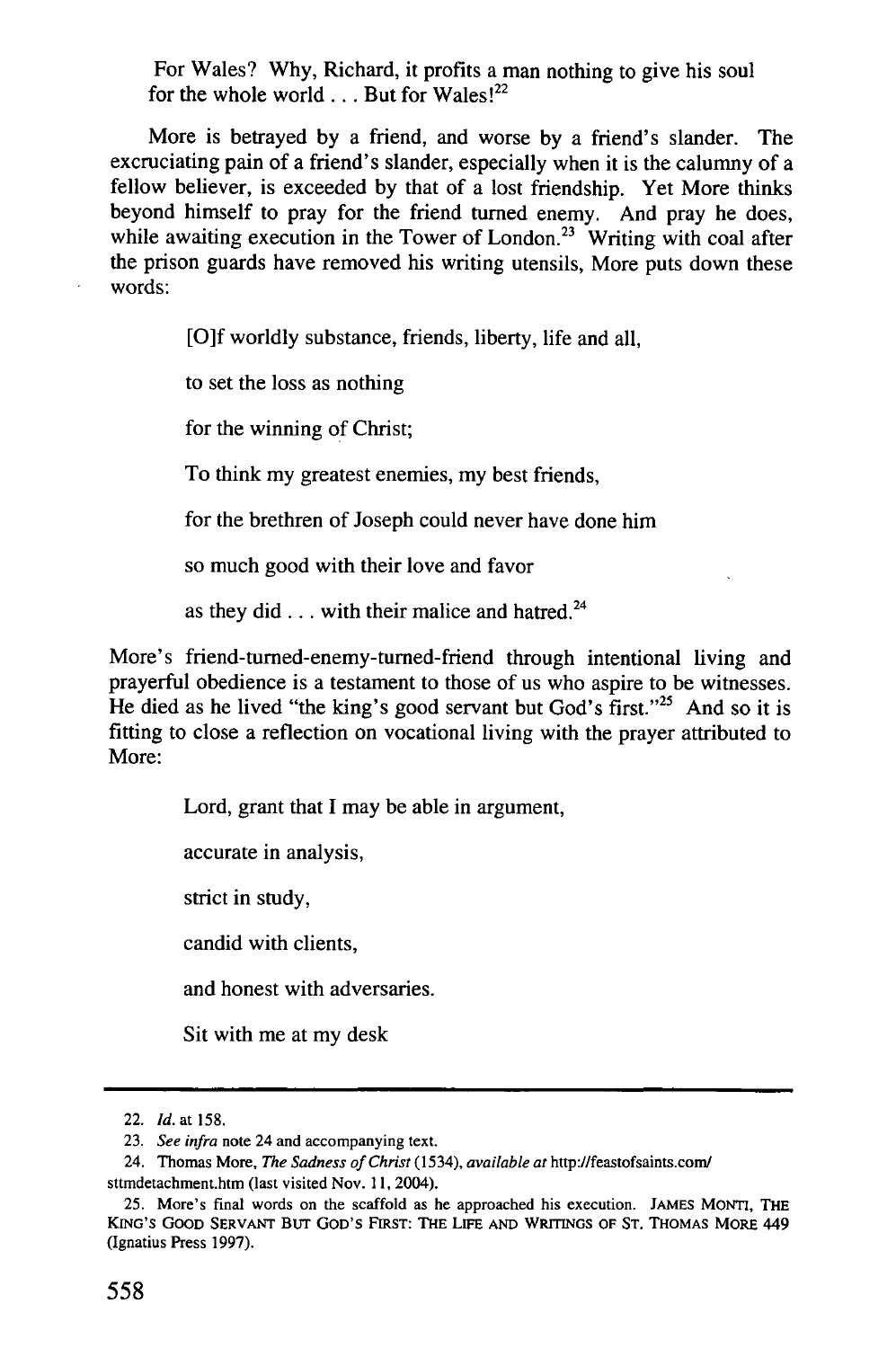and listen with me to my client's plaints,

read with me in my library,

and stand beside me in court,

so that today I shall not,

in order to win a point

lose my soul.<sup>26</sup>

<sup>26.</sup> *The Prayer of St. Thomas More,* (Univ. of Detroit Mercy 1998-99), *available at* http://www. redmass.com (last visited Nov. 11, 2004).